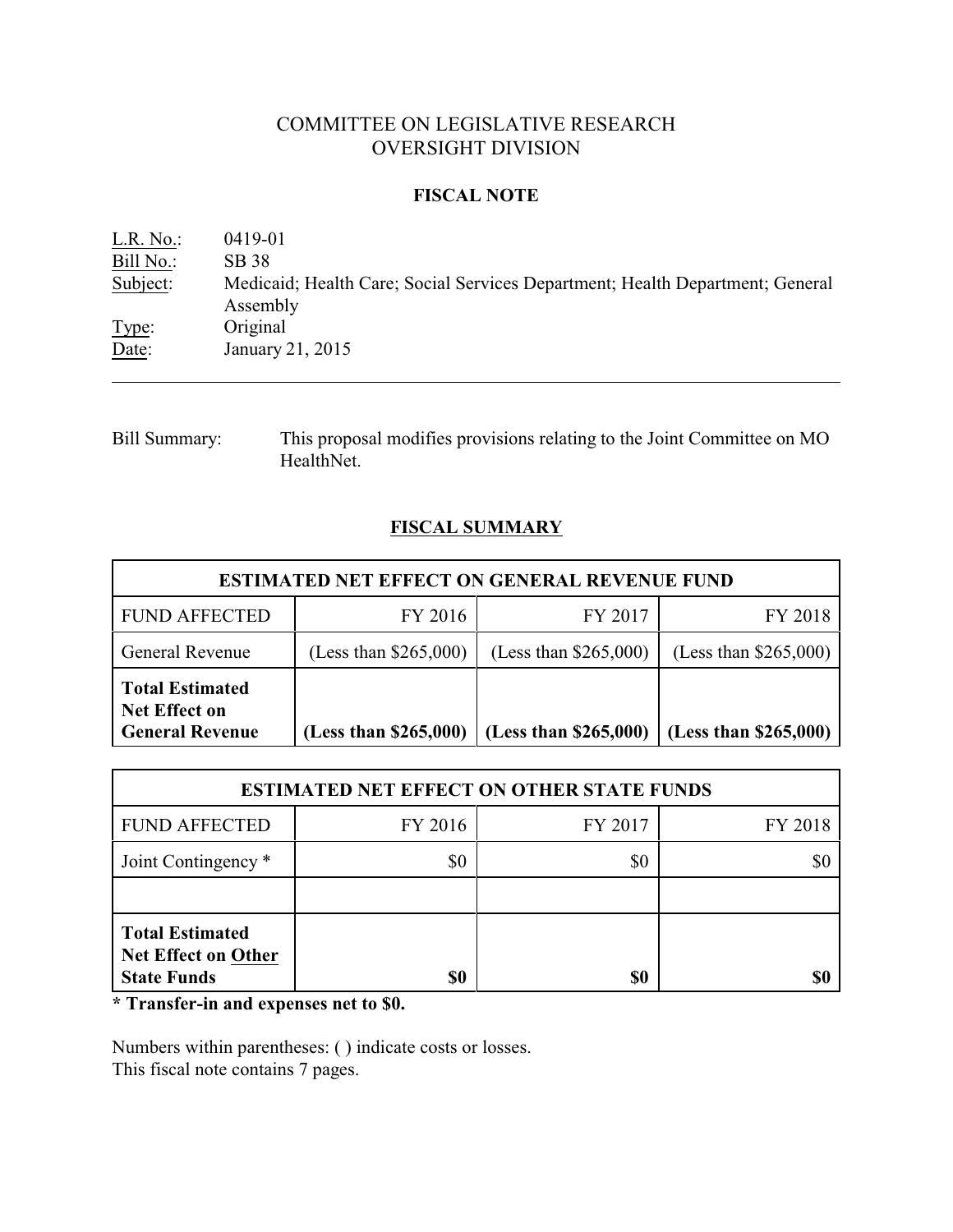L.R. No. 0419-01 Bill No. SB 38 Page 2 of 7 January 21, 2015

| <b>ESTIMATED NET EFFECT ON FEDERAL FUNDS</b>                        |         |         |         |  |
|---------------------------------------------------------------------|---------|---------|---------|--|
| <b>FUND AFFECTED</b>                                                | FY 2016 | FY 2017 | FY 2018 |  |
|                                                                     |         |         |         |  |
|                                                                     |         |         |         |  |
| <b>Total Estimated</b><br>Net Effect on All<br><b>Federal Funds</b> | \$0     | \$0     |         |  |

| <b>ESTIMATED NET EFFECT ON FULL TIME EQUIVALENT (FTE)</b>    |         |         |         |  |
|--------------------------------------------------------------|---------|---------|---------|--|
| <b>FUND AFFECTED</b>                                         | FY 2016 | FY 2017 | FY 2018 |  |
|                                                              |         |         |         |  |
|                                                              |         |         |         |  |
| <b>Total Estimated</b><br><b>Net Effect on</b><br><b>FTE</b> |         |         |         |  |

 $\boxtimes$  Estimated Net Effect (expenditures or reduced revenues) expected to exceed \$100,000 in any of the three fiscal years after implementation of the act.

| <b>ESTIMATED NET EFFECT ON LOCAL FUNDS</b> |         |         |         |  |
|--------------------------------------------|---------|---------|---------|--|
| <b>FUND AFFECTED</b>                       | FY 2016 | FY 2017 | FY 2018 |  |
| Local Government                           | \$0     | \$0     | \$0     |  |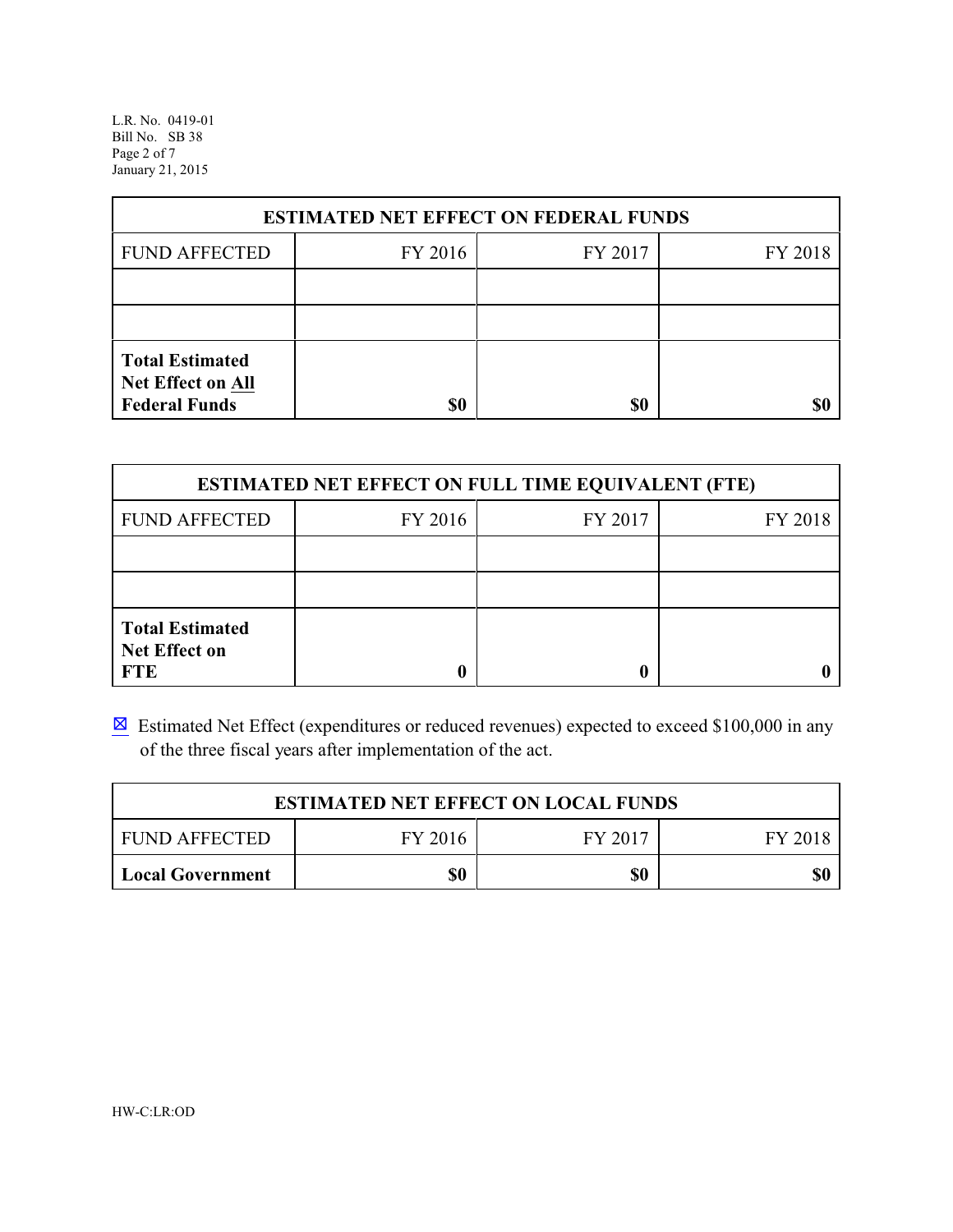L.R. No. 0419-01 Bill No. SB 38 Page 3 of 7 January 21, 2015

## **FISCAL ANALYSIS**

## ASSUMPTION

#### §208.952 - Joint Committee on MO HealthNet

Officials from the **Missouri Senate** state the proposal will have no fiscal impact to the Missouri Senate. However, the language of the proposal establishing a joint committee to study Medicaid issues will likely have a fiscal impact ranging from \$75,000 to \$165,000. This estimate is based on current appropriations (rounded) for the Joint Committees of: Education, \$75,000; Administrative Rules, \$124,000; and Retirement Systems, \$165,000. Costs of employment or consulting contracts to investigate MO HealthNet will depend on the area of specialization needed to complete the project. Also, actuarial services and/or economic forecasting for recipient demographics can range greatly; however, contract costs are likely to be less than \$100,000 annually.

**Oversight** will show a transfer of funds from the General Revenue Fund to the Joint Contingency Fund in an amount of "less than \$265,000" annually to cover the expenses of the Joint Committee on MO HealthNet and the contract/consulting costs to investigate MO HealthNet. Oversight assumes expenditures will equal funds transferred-in and will net to \$0.

Officials from the **Missouri House of Representatives (MHR)** state the bill provides that expenses will be paid from the Joint Contingent Fund **or** the House and Senate Contingent Funds until an appropriation is made. For fiscal note purposes, the MHR assumes they would be responsible for half of the cost for staff, (estimated at \$125,000), half of the cost for equipment and expense (estimated at \$125,000), and committee member expenses of \$6,000 (10 members X 3 meetings per year X \$200 per member) for the Joint Committee on MO HealthNet. Therefore, the MHR assumes it could be responsible for approximately \$128,000 (\$125,000 staff +  $$125,000$  E&E + \$6,000 member expenses = \$256,000/2 = \$128,000).

**Oversight** notes 208.952.3 of the proposal provides that the committee will meet "at least twice per year" and will not adjust MHR's estimate of expenses for three (3) meetings per year as it is not a significant amount (\$2,000). Expenses proposed by the MHR appear to be in line with information provided by the Senate. Oversight will use the information provided by the Senate because of the costs provided for several joint committees and the inclusion of potential employment/contract costs. Oversight further assumes an appropriation will be made for the Joint Contingency Fund.

Officials from **Department of Elementary and Secondary Education (DESE)** state, depending on the actions of the committee, there could be a cost to the department.

DESE will have access to some state information through the MO Health Information Network exchange. However, DESE does not collect the data required through this proposal, especially at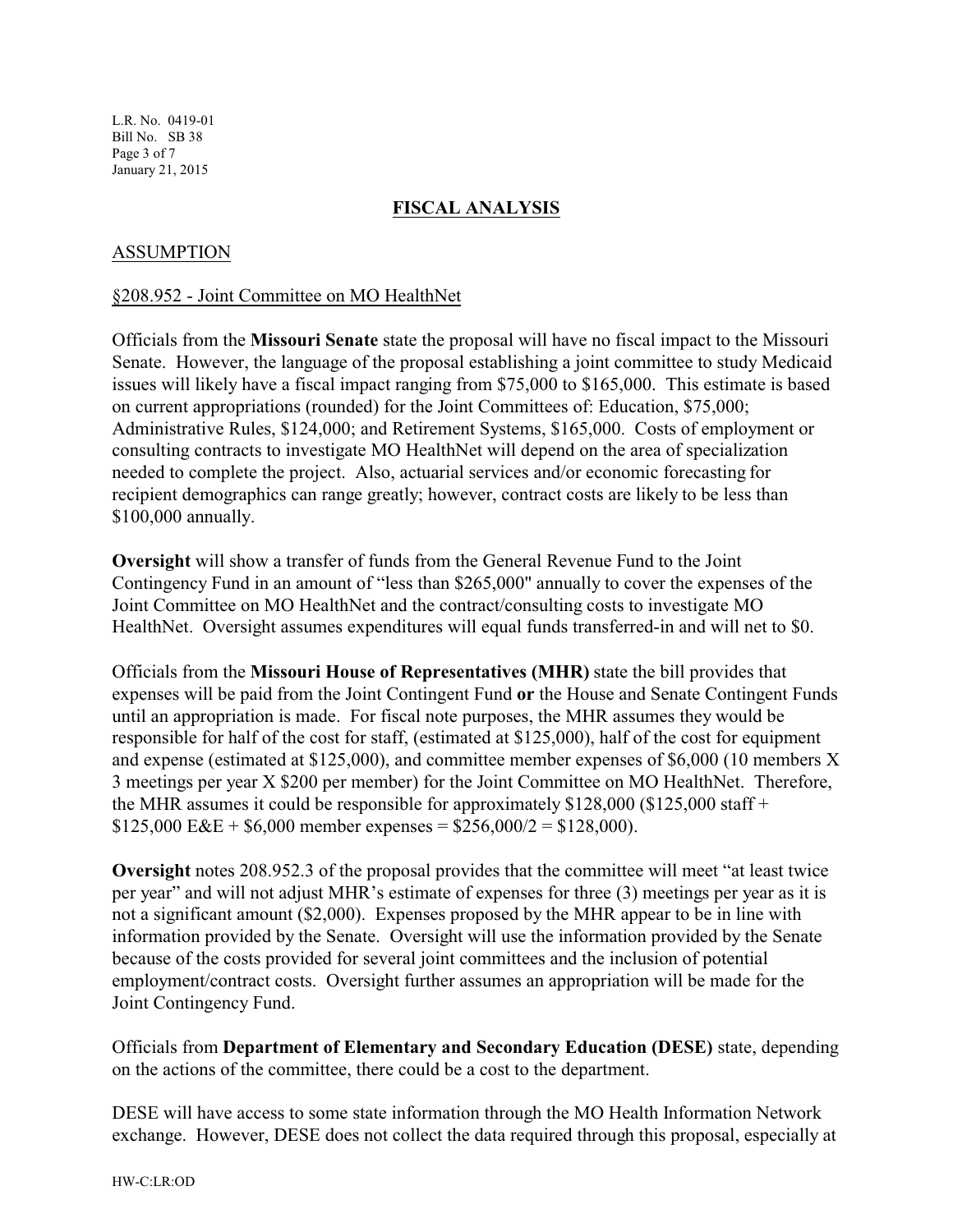L.R. No. 0419-01 Bill No. SB 38 Page 4 of 7 January 21, 2015

#### ASSUMPTION (continued)

the district level. DESE can capture districts' Medicaid revenue at the end of the year through the Annual Secretary of the Board Report (ASBR), but it has no way to project future costs and growth for each school. Costs are unknown.

**Oversight** assumes MO HealthNet growth projections, including enrollment growth categorized by population and geographic area will be primarily the responsibility of the Department of Social Services and DESE will have minimal costs associated with this provision of the proposal.

For the purpose of this proposed legislation, officials from the **Office of State Public Defender (SPD)** cannot assume that existing staff will provide competent, effective representation for any new cases where indigent persons are charged with the proposed new crime of providing false information to the Joint Committee on MO HealthNet, a new Class A misdemeanor.

While the number of new cases (or cases with increased penalties) may be too few or uncertain to request additional funding for this specific bill, the SPD will continue to request sufficient appropriations to provide effective representation in all cases.

**Oversight** assumes the SPD can absorb the additional caseload that may result from this proposal.

Officials from the **Missouri Office of Prosecution Services (MOPS)** assume the proposal will have no measurable impact to MOPS. However, the creation of a new crime creates additional responsibilities for county prosecutors which may in turn result in additional costs which are difficult to determine.

**Oversight** assumes county prosecutors could absorb any increase in cases referred to prosecutors within existing resources.

Officials from the **Department of Corrections (DOC)** state penalty provisions for violations, the component of the proposal to have a potential fiscal impact for DOC, is for a class A misdemeanor. The DOC would not supervise these class A misdemeanor cases. Therefore, this proposal, as written, would have no fiscal impact on the DOC.

Officials from the **Department of Health and Senior Services**, the **Department of Insurance, Financial Institutions and Professional Registration**, the **Department of Mental Health**, the **Department of Social Services, MO HealthNet Division** and the **Division of Legal Services** and the **Office of State Courts Administrator** each assume the proposal would not fiscally impact their respective agencies.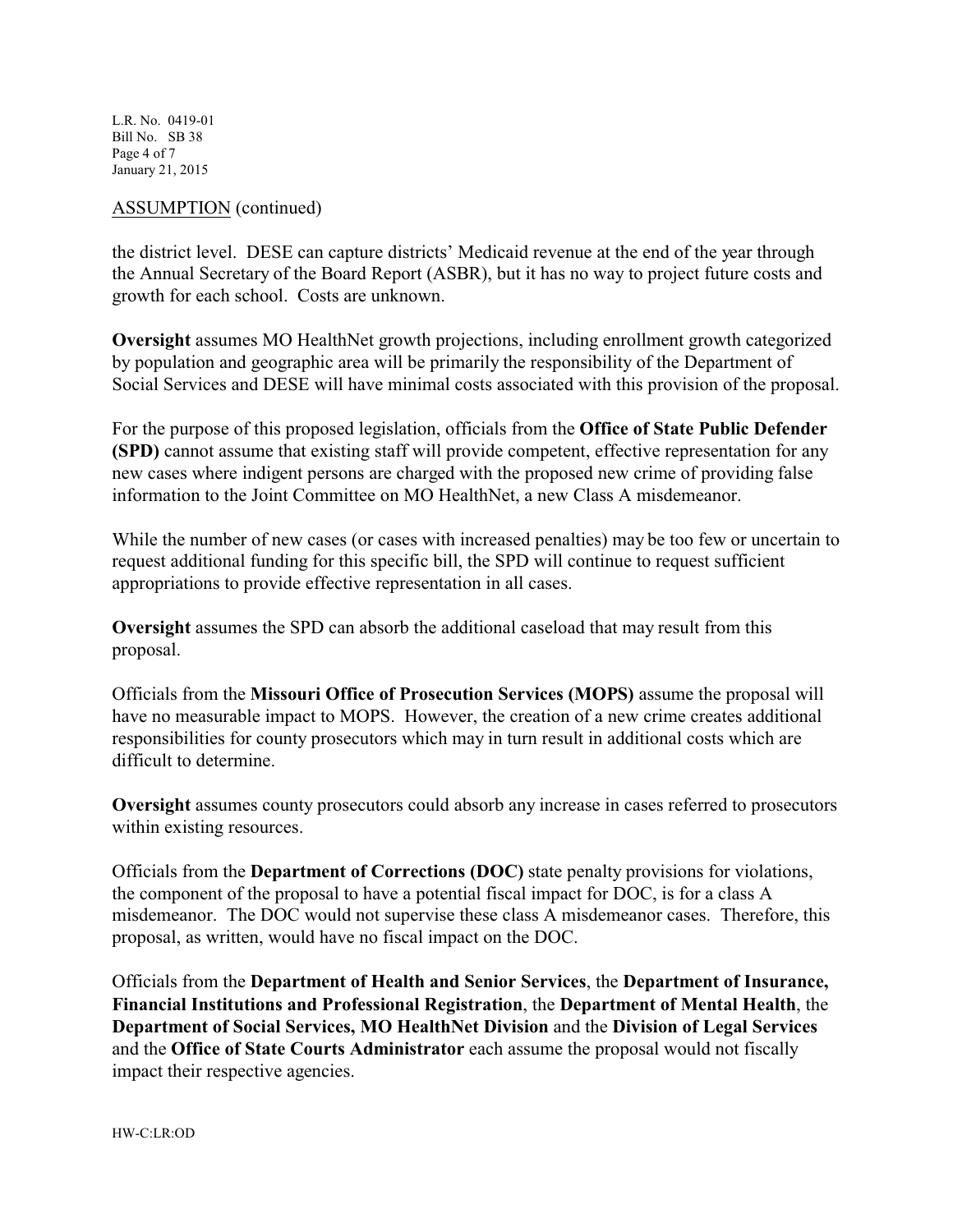L.R. No. 0419-01 Bill No. SB 38 Page 5 of 7 January 21, 2015

| FISCAL IMPACT - State Government                                                                             | FY 2016<br>$(10 \text{ Mo.})$   | FY 2017                  | FY 2018                         |
|--------------------------------------------------------------------------------------------------------------|---------------------------------|--------------------------|---------------------------------|
| <b>GENERAL REVENUE FUND</b>                                                                                  |                                 |                          |                                 |
| Transfer-out from General Revenue to<br>Joint Contingency Fund<br>Transfer for expenses associated with      | (Less than                      | (Less than               | (Less than                      |
| the Joint Committee on MO HealthNet<br>$(\S 208.952)$                                                        | \$265,000)                      | \$265,000)               | \$265,000)                      |
| <b>ESTIMATED NET EFFECT ON THE</b><br><b>GENERAL REVENUE FUND</b>                                            | (Less than<br><u>\$265,000)</u> | (Less than<br>\$265,000) | (Less than<br><u>\$265,000)</u> |
| <b>JOINT CONTINGENCY FUND</b>                                                                                |                                 |                          |                                 |
| Transfer-in from General Revenue Fund<br>Transfer-in to cover expenses of the                                |                                 |                          |                                 |
| Joint Committee on MO HealthNet<br>$(\S 208.952)$                                                            | Less than<br>\$265,000          | Less than<br>\$265,000   | Less than<br>\$265,000          |
| Costs - Joint Committee on MO<br>HealthNet                                                                   |                                 |                          |                                 |
| Expenses related to monitoring and<br>reviewing information related to the MO<br>HealthNet program(§208.952) | (Less than<br>\$265,000)        | (Less than<br>\$265,000  | (Less than<br>\$265,000)        |
| <b>ESTIMATED NET EFFECT ON THE</b><br><b>JOINT CONTINGENCY FUND</b>                                          | <u>\$0</u>                      | <u>\$0</u>               | <u>\$0</u>                      |
|                                                                                                              |                                 |                          |                                 |
| FISCAL IMPACT - Local Government                                                                             | FY 2016<br>$(10 \text{ Mo.})$   | FY 2017                  | FY 2018                         |
|                                                                                                              | $\underline{\mathbf{S0}}$       | <u>\$0</u>               | <u>\$0</u>                      |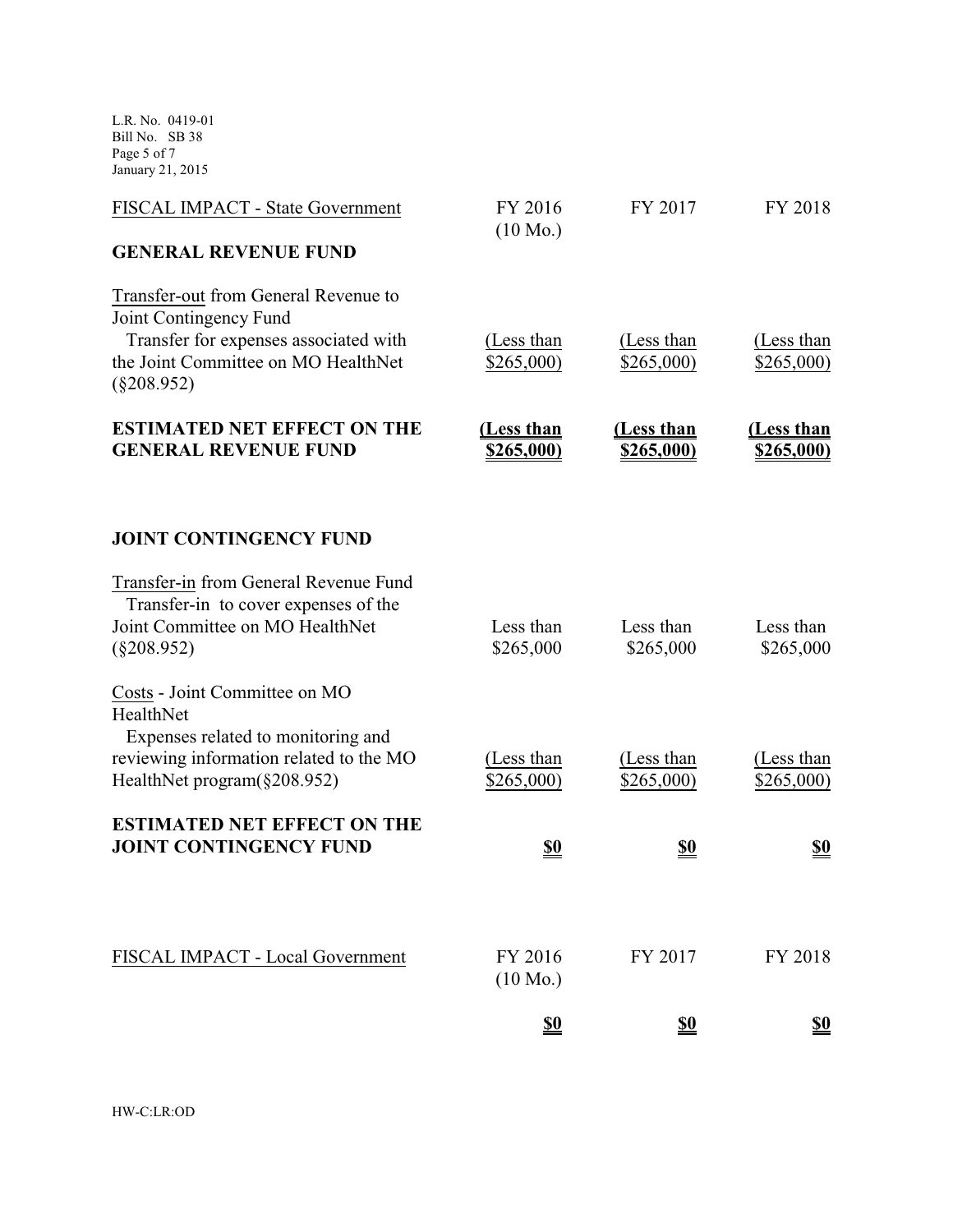L.R. No. 0419-01 Bill No. SB 38 Page 6 of 7 January 21, 2015

### FISCAL IMPACT - Small Business

No direct fiscal impact to small businesses would be expected as a result of this proposal.

#### FISCAL DESCRIPTION

This proposal amends the Joint Committee on MO HealthNet to have as its purpose of study the efficacy of the program as well as the resources needed to continue and improve the MO HealthNet program over time. The committee shall receive and obtain information from the departments of Social Services, Mental Health, Health and Senior Services and Elementary and Secondary Education as applicable, regarding the projected budget of the entire MO HealthNet program including projected MO HealthNet enrollment growth, categorized by population and geographic area.

The committee shall meet at least twice a year. The committee is authorized to hire an employee or enter into employment contracts. The compensation of such personnel and the expenses of the committee shall be paid from the joint contingent fund or jointly from the senate and house contingent funds until an appropriation if made. The committee may also hire or contract for an executive director to conduct investigations to fulfill the duties of the committee. (Section 208.952)

This legislation is not federally mandated, would not duplicate any other program and would not require additional capital improvements or rental space.